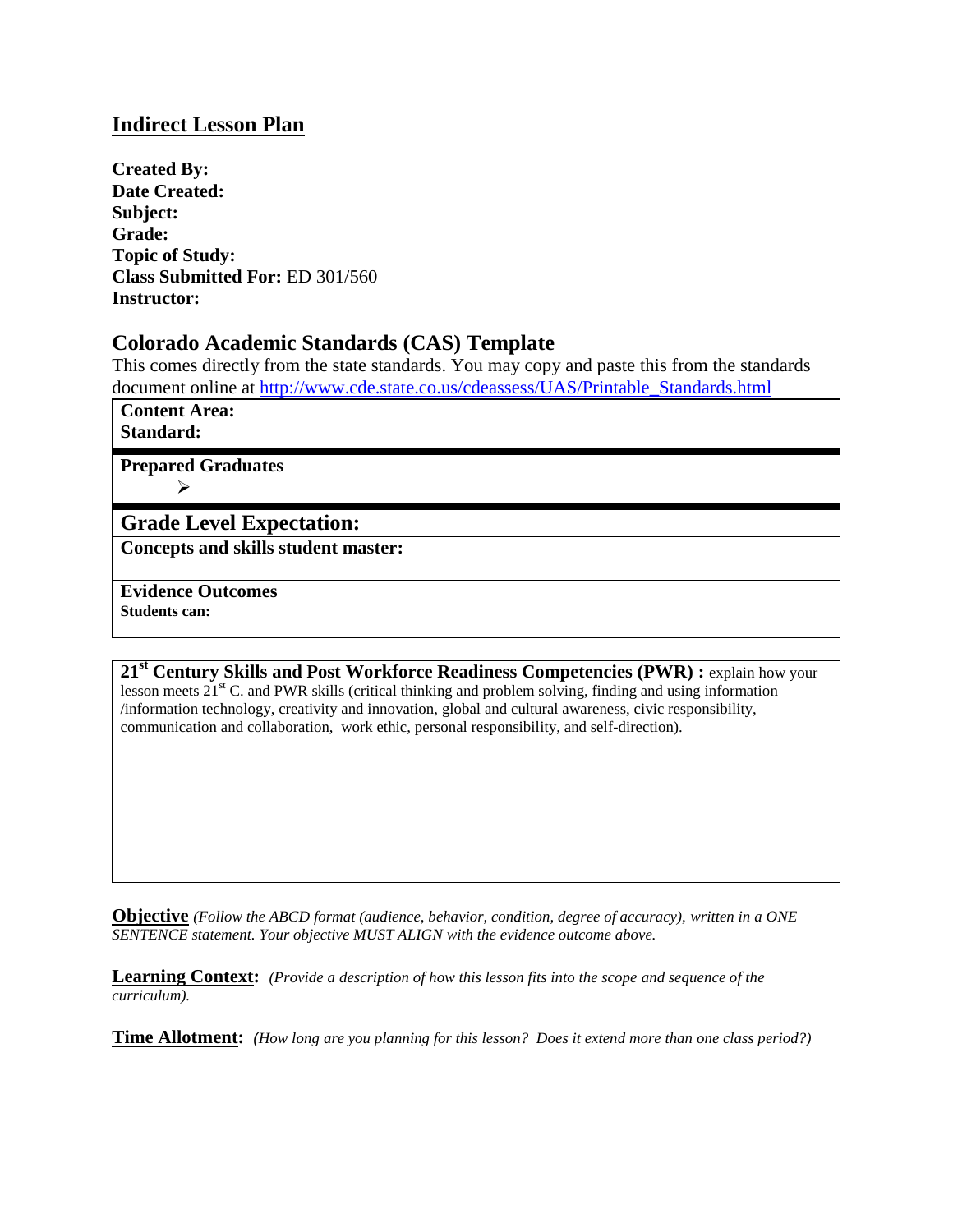**Instructional Materials:** *(List, numbered or bulleted ALL of the materials necessary for you AND the students to engage in this lesson effectively)*

#### **Teacher Materials**:

**Student Materials:** 

**Differentiation of Instruction:** *(Explain how you will differentiate the lesson content, process, and products for students with individual needs. Discuss this with your cooperative teacher).*

### **Procedures**

*(This should be written as DETAILED STEPS from the lesson opening to the lesson closure that describes what both the teacher and students do. It should be detailed enough that any person could carry it out exactly as you intended it to be taught. This will be the longest portion of the lesson)*

**Opening Gaining Attention**:

#### **Activating Prior Knowledge:**

**Purpose Today's Lesson**:

**Body of Lesson:** *(explain the scaffolding you provide to the students to guide their search and discovery, explain the higher order tasks that the students perform , and your use of cooperative learning).* **Scaffolding :** 

#### **Task:**

**Cooperative Learning**: *(your lesson plan should explain how you meet the five elements of cooperative learning: positive interdependence, face to face interaction, individual and group accountability, interpersonal and small group skills, group processing)*

#### **Assessment** *-*

*(This should be the end result of the lesson—a product or performance that you will use to evaluate their understanding of the concept(s) they learned. This MUST relate to what you stated as your criterion to evaluate students in your objective—how you planned to measure student learning)* 

### **Closure:**

**Extension Activities:** *(What additional activities could you plan that would allow students to extend their learning of this new concept? This could be for students who finish early or for students who already know the basic material you are teaching and need to be challenged. It must relate closely to the concepts you are teaching.)*